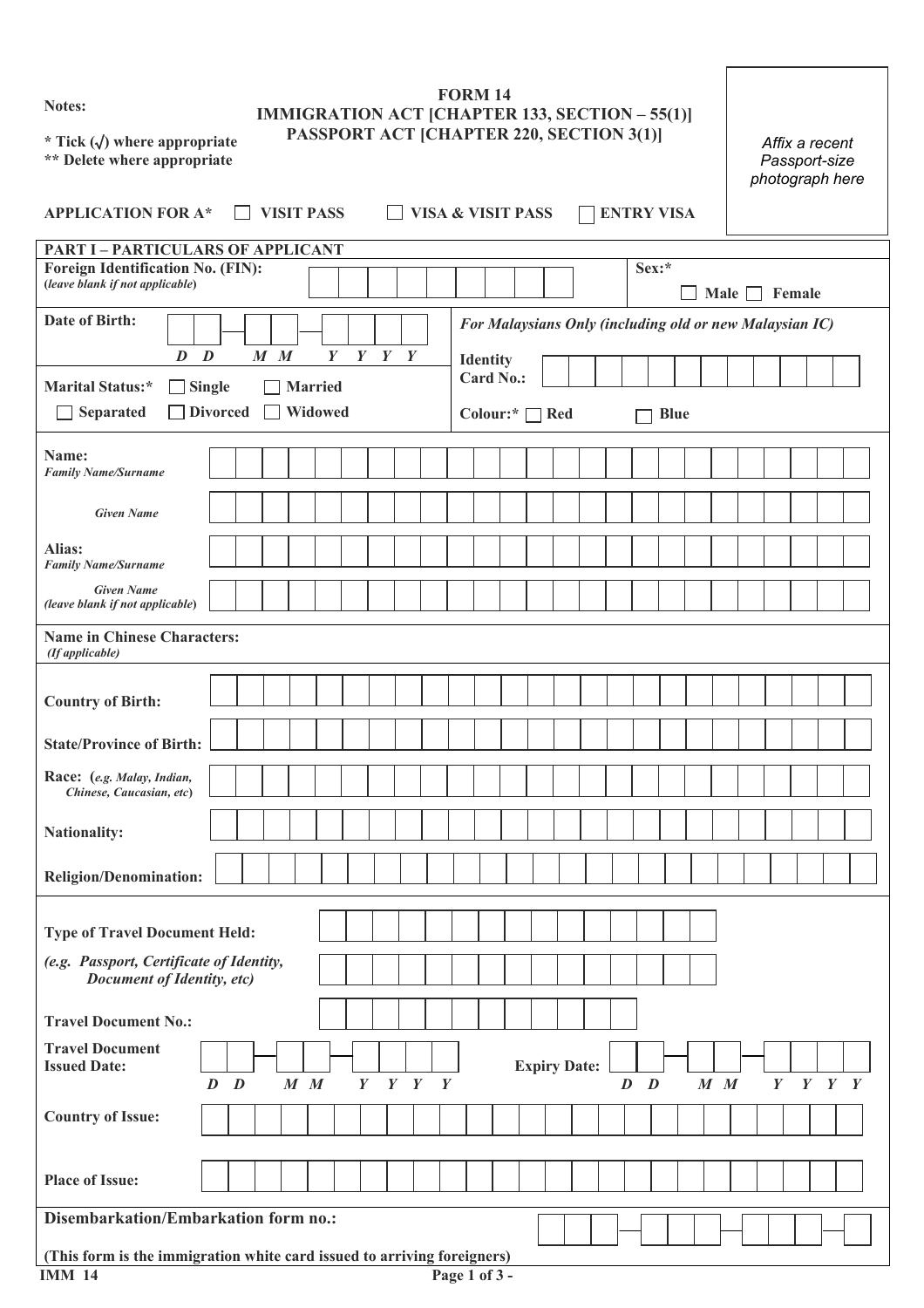## **THIS FORM IS ISSUED FREE**

| <b>PART I (continued)</b>                                                                                                                                     |           |                               |  |  |  |  |  |  |  |  |
|---------------------------------------------------------------------------------------------------------------------------------------------------------------|-----------|-------------------------------|--|--|--|--|--|--|--|--|
| <b>Address in Singapore</b> Block/House No.:<br><b>Floor No.:</b>                                                                                             | Unit No.: | <b>Postal Code:</b>           |  |  |  |  |  |  |  |  |
|                                                                                                                                                               |           |                               |  |  |  |  |  |  |  |  |
| <b>Street Name:</b>                                                                                                                                           |           |                               |  |  |  |  |  |  |  |  |
| <b>Building Name:</b>                                                                                                                                         |           |                               |  |  |  |  |  |  |  |  |
| <b>Address in Country of Origin</b>                                                                                                                           |           |                               |  |  |  |  |  |  |  |  |
| <b>Country of Origin:</b>                                                                                                                                     |           |                               |  |  |  |  |  |  |  |  |
| <b>State/Province of Origin:</b>                                                                                                                              |           |                               |  |  |  |  |  |  |  |  |
|                                                                                                                                                               |           |                               |  |  |  |  |  |  |  |  |
| <b>PART II-OTHER DETAILS</b>                                                                                                                                  |           |                               |  |  |  |  |  |  |  |  |
| Occupation:                                                                                                                                                   |           |                               |  |  |  |  |  |  |  |  |
| <b>Highest Academic/Professional Qualifications Attained:</b>                                                                                                 |           |                               |  |  |  |  |  |  |  |  |
| <b>Purpose of visit:</b>                                                                                                                                      |           |                               |  |  |  |  |  |  |  |  |
| Period of Visa/Visit Pass/Visa & Visit Pass Applied For:                                                                                                      |           |                               |  |  |  |  |  |  |  |  |
| <b>Singapore Citizen</b><br><b>Singapore Permanent Resident</b><br><b>Nationality of Spouse:*</b><br>$\Box$                                                   |           |                               |  |  |  |  |  |  |  |  |
|                                                                                                                                                               |           |                               |  |  |  |  |  |  |  |  |
| List countries in which applicant has resided for one year or more during the last 5 years.                                                                   |           | <b>Period of Stay</b>         |  |  |  |  |  |  |  |  |
| <b>Address</b><br>Country                                                                                                                                     |           | From<br>T <sub>o</sub>        |  |  |  |  |  |  |  |  |
|                                                                                                                                                               |           |                               |  |  |  |  |  |  |  |  |
|                                                                                                                                                               |           |                               |  |  |  |  |  |  |  |  |
|                                                                                                                                                               |           |                               |  |  |  |  |  |  |  |  |
|                                                                                                                                                               |           |                               |  |  |  |  |  |  |  |  |
|                                                                                                                                                               |           |                               |  |  |  |  |  |  |  |  |
|                                                                                                                                                               |           |                               |  |  |  |  |  |  |  |  |
| <b>PART III - ANTECEDENT OF APPLICANT *</b>                                                                                                                   |           |                               |  |  |  |  |  |  |  |  |
| (a) Have you ever been refused entry into or deported from any country, including Singapore?                                                                  |           | Yes<br>No                     |  |  |  |  |  |  |  |  |
| (b) Have you ever been convicted in a court of law in any country, including Singapore?                                                                       |           | Yes<br>$\mathbf{N}\mathbf{0}$ |  |  |  |  |  |  |  |  |
| (c) Have you ever been prohibited from entering Singapore?                                                                                                    |           | Yes<br>N <sub>0</sub>         |  |  |  |  |  |  |  |  |
| (d) Have you ever entered Singapore using a different passport or name?<br>If any of the answer is "YES", please furnish details on a separate sheet of paper |           | Yes<br>N <sub>0</sub>         |  |  |  |  |  |  |  |  |